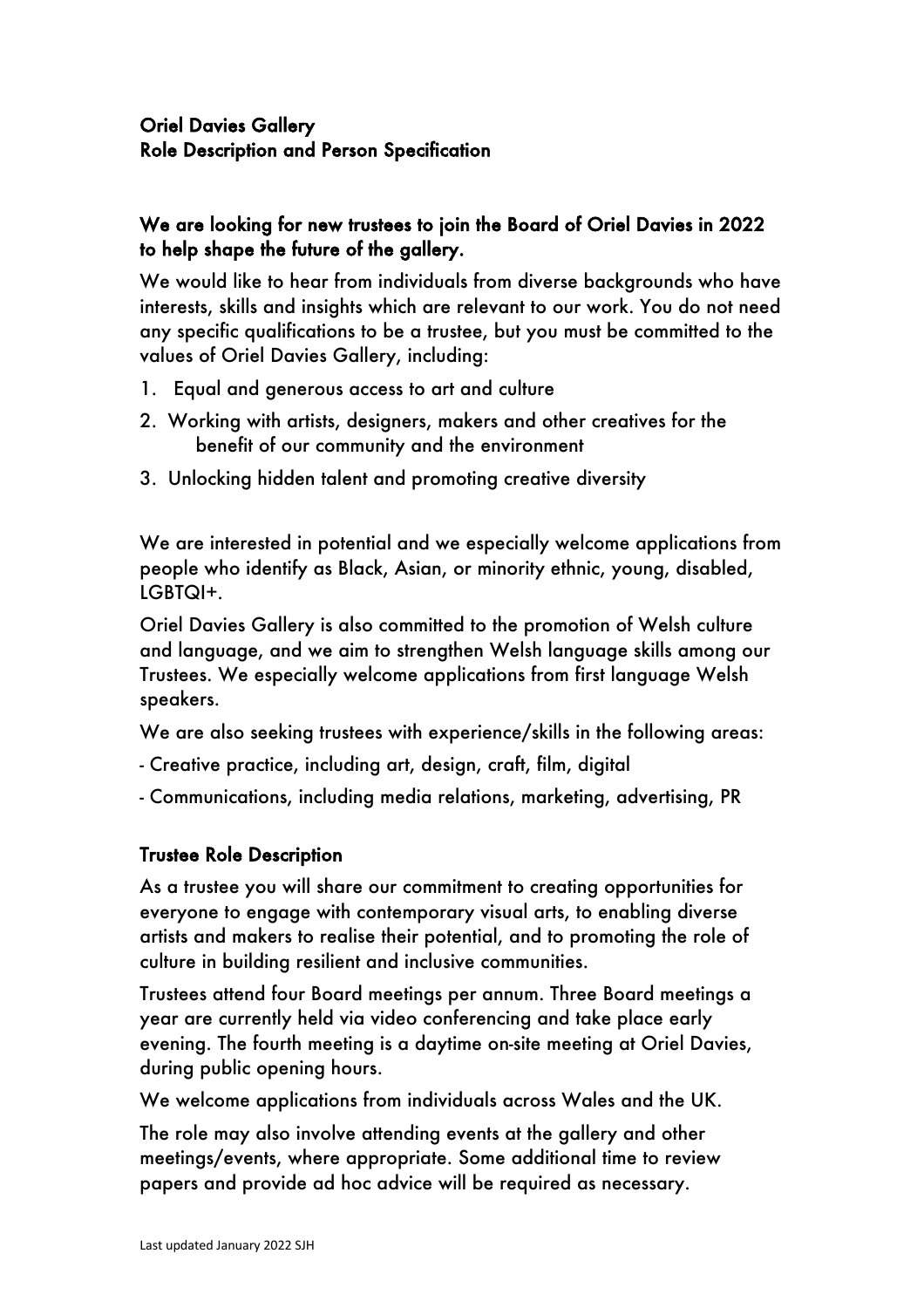| Job Ti <del>l</del> le: | <b>Trustee</b>                                                                                            |
|-------------------------|-----------------------------------------------------------------------------------------------------------|
| <b>Reporting to:</b>    | The Board of Trustees                                                                                     |
| Accountable to:         | <b>The Board of Trustees</b>                                                                              |
| <b>Responsible for:</b> | <b>The Director</b>                                                                                       |
| Salary scale:           | This is an unpaid role. Oriel Davies Gallery will<br>reimburse reasonable travel expenses to<br>meetings. |

#### **Duties**

#### The Board of Trustees: Role and Responsibilities

The role of the Board of Trustees is to:

- Determine policy and establish the overall strategic direction of the gallery programme, in line with its agreed purposes

- Oversee the delivery of the programme by monitoring performance against objectives and targets

- Ensure the effective and efficient administration of the gallery

- Where appropriate, represent Oriel Davies Gallery externally

- Use the combined expertise of Trustees to advise and support the gallery Director and staff team

#### Trustees of Oriel Davies must:

- Be committed to the gallery's objectives and values, and understand how they may be realised in practice.

- Participate in the Board's decision making processes, including preparation for, and attendance at, quarterly trustees meetings.

- Be willing and able to work with the gallery Director and staff to facilitate a free exchange of advice.

- Be prepared to declare and actively manage any matter arising in which the Trustee has an interest which might be perceived to conflict with those of Oriel Davies Gallery.